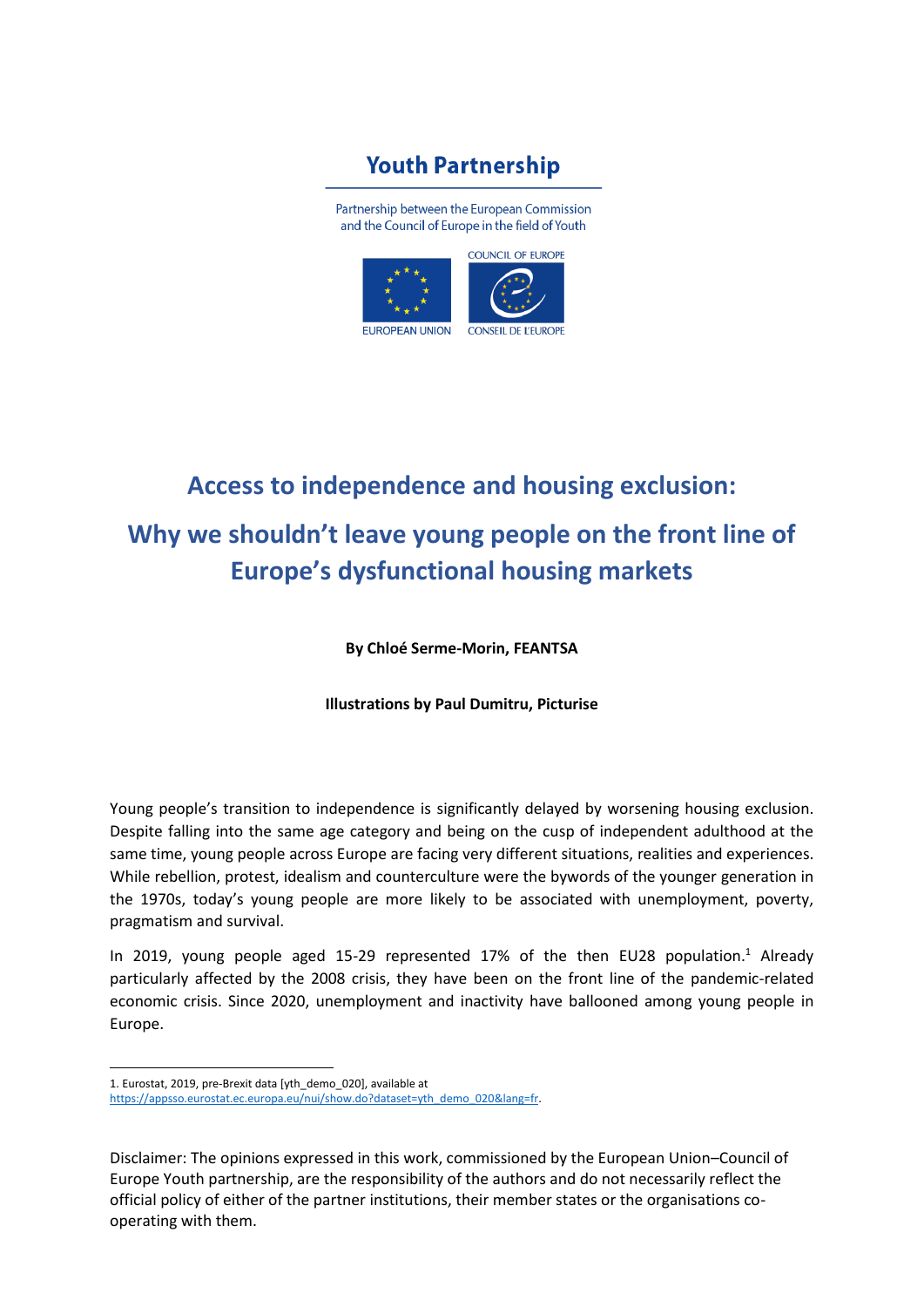### • **Young people, especially those living below the poverty line, are more affected by housing exclusion and by the structural dysfunction of housing markets than other groups**

Accessing independence requires leaving the family home – or a care institution – and moving into independent housing. The age of this move varies from country to country depending on cultural norms. It is also influenced by many socio-economic factors, including having adequate financial resources to pay housing costs. Yet the growing disconnect between housing costs and household resources is affecting everyone living in Europe, particularly those whose income is below the poverty threshold, who are unemployed or who have no job security due to the precarious nature of work contracts, new arrivals from foreign countries, and those under 30. Young people routinely struggle to **leave the family home** or end up returning to live there – if their parents' resources and family relations allow it – because they cannot afford to live on their own. In **Denmark**, the number of young people "boomeranging" back to their parents' home increased by 12% between 2009 and 2018.

Young people pay **especially high rents**. In some capital cities with particularly strained housing markets, the average rent for a two-room apartment can represent more than 100% of the median income of a person aged 18-24. This is the case in Amsterdam (€1 675 average rent compared to €1 605 median income), Helsinki (€1 398 average rent compared to €1 363 median income) and Lisbon (€1 105 average rent compared to €910 median income), not forgetting cities like London, Paris and Barcelona.<sup>2</sup> Poor young people aged 15-29 are facing very high rates of housing cost overburden across Europe: Greece (87%), Denmark (82%), Serbia (61%), Norway (60%) and Switzerland (59%).<sup>3</sup>

Young people live in **poor-quality housing**, i.e. substandard conditions, energy poverty and forced cohabitation. In the European Union, some 23.5% of 15-29 year olds were living in overcrowded conditions in 2019 compared to 15.6% of the general population. The situation is also very alarming in non-EU countries: in Montenegro, Serbia and Albania, for instance, more than two out of three young 15-29 year olds were living in overcrowded conditions in 2019. 4

So far, European and national policies have mainly focused on employment and training, without taking into account the importance of dignified and affordable housing as a prerequisite to independence. Following the 2008 financial crisis and austerity policies, support for young people has been cut: in Denmark, for example, welfare payments for young people have been cut since 2014, resulting in a 104% increase in the number of young people among the country's homeless population between 2009 and 2017, and demonstrating the key role that adequate financial support plays. Over the last decade, the number of young people among the homeless population increased considerably in most European countries. After the 2008 financial crisis, several governments implemented budget cuts to welfare benefits for young people, postponing their access to independence and transferring the responsibility and the role of social safety net to parents and family, leaving poor young people without access to decent independent housing.

<sup>2.</sup> In terms of centrality and proximity to employment and training hubs and in terms of habitable space – apartments with one separate bedroom. EUROSTAT & HOUSING ANYWHERE data – Average and median income by age and sex – EU-SILC and PCM surveys (ilc\_di03), available at <https://ec.europa.eu/eurostat/web/income-and-living-conditions/data/database> an[d https://housinganywhere.com/rent](https://housinganywhere.com/rent-index-by-city)[index-by-city.](https://housinganywhere.com/rent-index-by-city)

<sup>3.</sup> The housing cost overburden rate is the percentage of the population living in households where the total housing costs ("net" of housing allowances) represent more than 40% of disposable income ("net" of housing allowances). Eurostat 2019 – Housing cost overburden rate by age, sex and poverty status – EU-SILC survey [ilc\_lvho07a].

<sup>4.</sup> Eurostat 2019 – Rate of overcrowding by age, sex and income group – general population – EU-SILC survey [ilc\_lvho05a].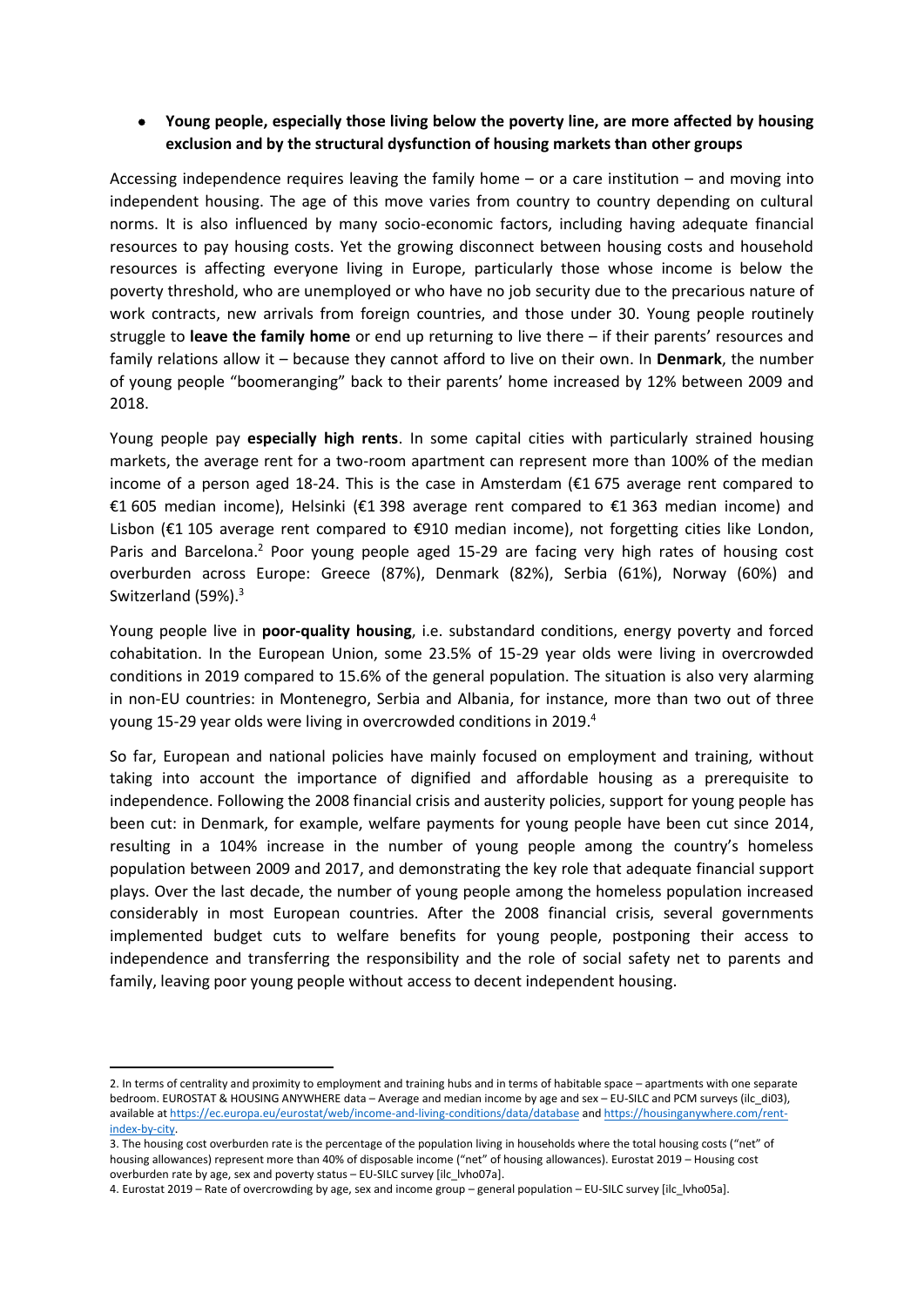### • **Moreover, recently, young people have been on the front line of the pandemic and are particularly affected by poverty**

Young people are most likely to experience housing exclusion as a result of the pandemic. The continued increase in rents in tense housing markets is of course a major factor. But the immediate and complete disappearance of industries young people work in, such as the hospitality, entertainment and retail sectors, has prevented young people from securing a decent income. As the pandemic continues, their situation has further deteriorated, with their housing situation becoming insecure. A rapidly increasing part of the young population is unable to afford rent anymore and some are even struggling to pay for food. Many young people have no other choice than to move back in with their parents. But some are not as lucky to have parents who can support them and therefore become vulnerable to homelessness.

FEANTSA and Abbé Pierre Foundation's 6<sup>th</sup> [Overview of Housing Exclusion in Europe 2021](https://www.feantsa.org/en/report/2021/05/12/the-6th-overview-of-housing-exclusion-in-europe-2021?bcParent=27)</u> shows that the social safety nets and the emergency measures taken by governments during the pandemic are not sufficient to protect young people. According to Eurostat, almost 3 million young people under 25 years old were unemployed in February 2021, which is an increase of 230 000 since the start of the pandemic. **One out of three young people who lost their work and income during the pandemic are facing severe difficulties in maintaining or accessing a home**.



*Source: Abbé Pierre Foundation and FEANTSA, Sixth Overview of Housing Exclusion in Europe 2021.*

According to Caritas, the demand for food aid in Western Europe increased by approximately 25-30% between March and May 2020 alone.<sup>5</sup> In France, since the beginning of the pandemic, 20% of young people aged 18-24 have had to resort to food aid, while 35% are worried that they will not be able to pay their housing costs in 2021.<sup>6</sup>

<sup>5.</sup> "*Escala la pobreza – Coronavirus en Europa: largas filas para pedir bolsas de comida, otra postal de la pandemia"* ["Scale of Poverty – Coronavirus in Europe: long queues for food aid, another sign of the pandemic"], *Clarin Mundo*, 16 May 2020, available at [www.clarin.com/mundo/coronavirus-europa-largas-filas-pedir-bolsas-comida-postal-pandemia\\_0\\_p\\_8b2B4Sr.html.](http://www.clarin.com/mundo/coronavirus-europa-largas-filas-pedir-bolsas-comida-postal-pandemia_0_p_8b2B4Sr.html) 6. Ipsos survey of 1 000 people exclusively carried out for the Abbé Pierre Foundation – 14 and 15 January 2021.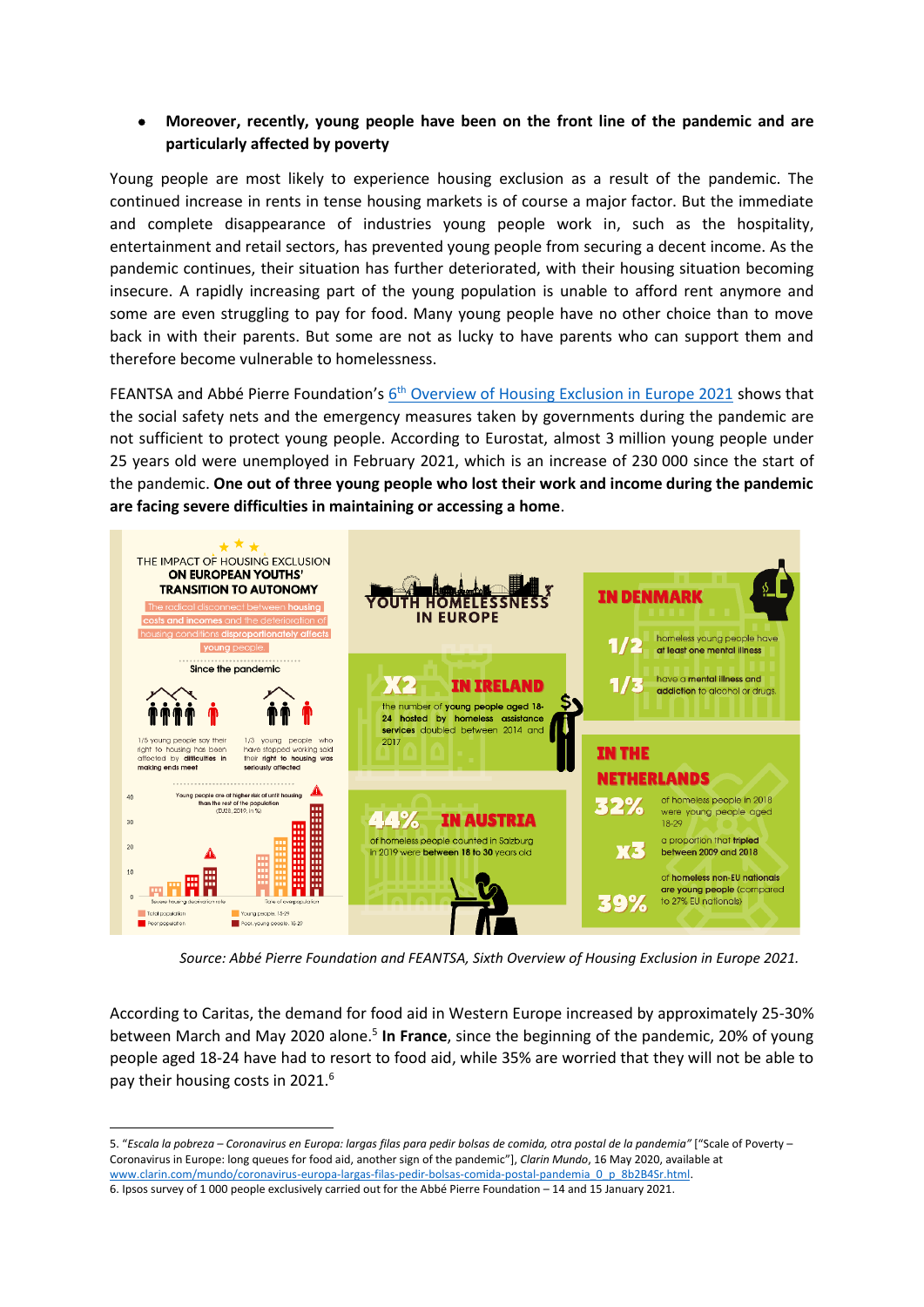Regarding employment, one in three employees aged 18-24 in the **United Kingdom** lost their job or were dismissed due to the pandemic, compared to one in six adult employees aged over 24.<sup>7</sup> In **Ireland**, 15-24 year olds experienced the highest rate of job loss and furloughing. In April 2020, some 46% were furloughed and more than a fifth – i.e.  $22\%$  – lost their jobs.<sup>8</sup>

### • **Worsening housing conditions have a negative impact on young people's pathway to independence**

For anyone, regardless of their age, poor housing conditions have a negative impact on physical health, mental health, private and family life as well as social life. Housing exclusion and instability impact on young people's well-being, causing disruption (or even an end) to their education and their ability to concentrate and learn, by destroying their support and care networks, weakening their mental health and their levels of satisfaction and confidence in the future at key moments in their development. A British study shows the connection between housing exclusion on the private rental market and insecurity, vulnerability and marginalisation; the constant instability of short leases with few protections has become the norm for young people on low incomes. These difficulties lead to feelings of powerlessness, insecurity, stress, anxiety, loss of control and psychological imbalances that are a form of "residential alienation":



"A lot of my things are in boxes. I just don't unpack because I know that in a year's time I'm going to have to move. And so, I guess it makes me feel unsettled. I'm always thinking about where I'm going to live next, how I'm going to earn money for my next deposit, who's going to be my next guarantor, my credit rating and that kind of thing" (S., 21 years old, England).<sup>9</sup>

The negative psychosocial effects of housing exclusion among young people are made all the worse for people with other risk factors, i.e. those already suffering from poor physical or mental health.

- 8. Central Statistics Office (2020), Employment and Life Effects of Covid-19, available at
- [www.cso.ie/en/releasesandpublications/er/elec19/employmentandlifeeffectsofcovid-19/.](http://www.cso.ie/en/releasesandpublications/er/elec19/employmentandlifeeffectsofcovid-19/)

<sup>7.</sup> Resolution Foundation Study 2020, in Joseph Rowntree Foundation (2021), UK Poverty 2020/21, available at [www.jrf.org.uk/report/uk](http://www.jrf.org.uk/report/uk-poverty-2020-21)[poverty-2020-21.](http://www.jrf.org.uk/report/uk-poverty-2020-21)

<sup>9.</sup> McKee K., Soaita A. M. and Hoolachan J. (2019), "'Generation rent' and the emotions of private renting: self-worth, status and insecurity amongst low-income renters", *Housing Studies*, available at

[www.researchgate.net/publication/337050687\\_Housing\\_Studies\\_%27Generation\\_rent%27\\_and\\_the\\_emotions\\_of\\_private\\_renting\\_self](http://www.researchgate.net/publication/337050687_Housing_Studies_%27Generation_rent%27_and_the_emotions_of_private_renting_self-worth_status_and_insecurity_amongst_low-income_renters)worth status and insecurity amongst low-income renters.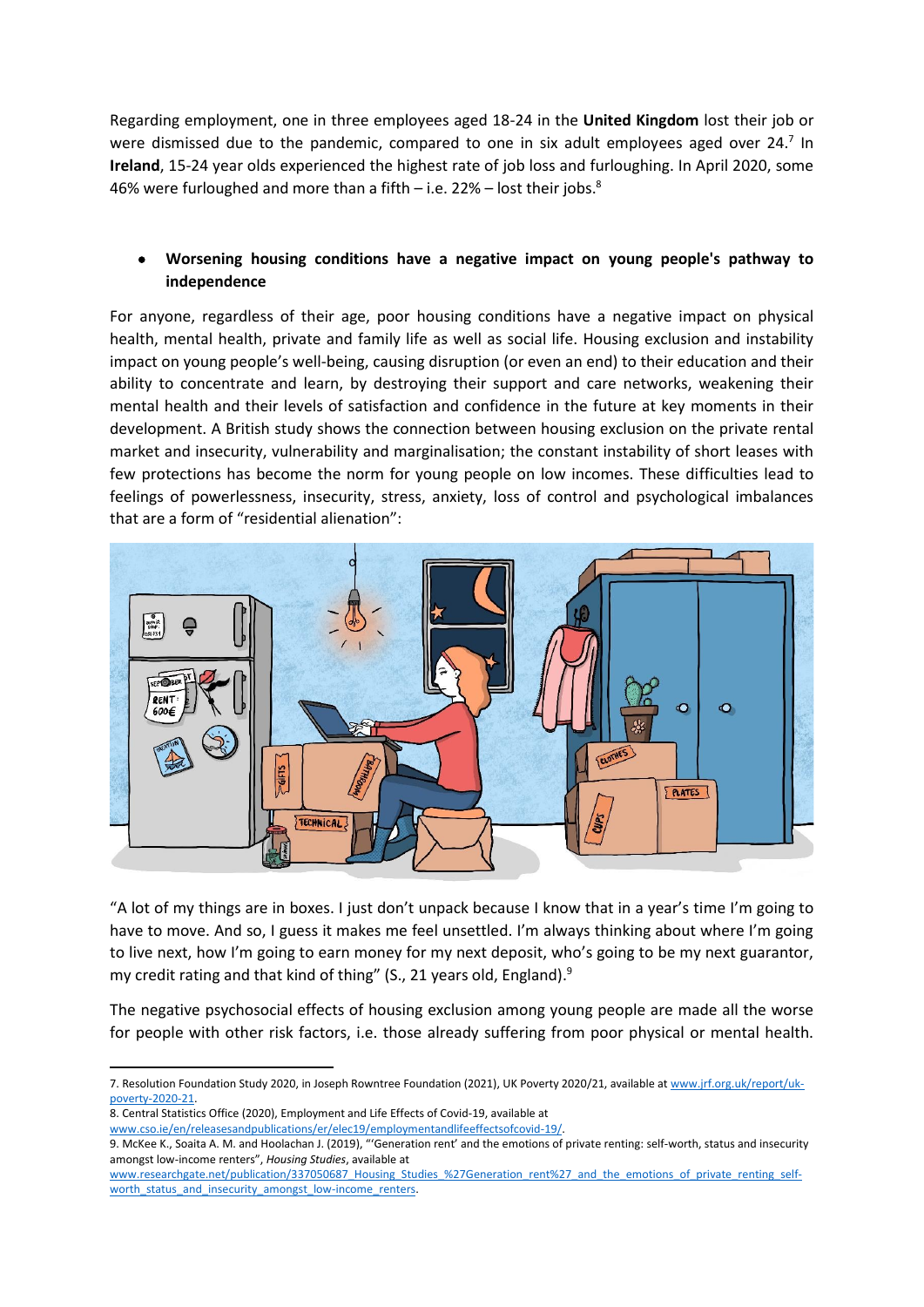Within the family home, overcrowding and the lack of a private and safe space can be particularly problematic for young people living with relatives or other people in unsafe conditions, where problems such as addiction, mental health and/or violence and domestic abuse may arise under the same roof.

#### • **Inspiring solutions and practical measures**

The full guarantee of the right to housing is not compatible with a deregulated system in which the state delegates its responsibility to private markets without the necessary safeguards. Therefore, rent control – even if widely debated still – is gaining momentum all around Europe; conditions and restrictions on the right to property are needed if we want to fulfil the social function of housing.

Recently, the British Government estimated that 30 years from now, 630 000 young people will not be able to pay rent on the private housing market when they retire, and is predicting a future crisis in homeless retirees if this issue is not addressed immediately.<sup>10</sup> If prevention policies specifically targeting the mass exclusion of young people are not rapidly introduced in Europe, a new destitute cohort of this generation will soon swell the ranks of the homeless. With accommodation systems already overcrowded in a vast majority of European countries, people will not be able to live with dignity and will be drawn into a spiral of extreme poverty, becoming the chronically homeless adults of tomorrow's "other – excluded – Europe".

The failures of certain measures should not undermine the successes of public policies and practices implemented at national or local level across Europe. Young people have specific needs that require developing a housing supply that is appropriate for them and can accommodate the most vulnerable youth. Furthermore, as they are particularly affected by poverty, job insecurity and sometimes even an inability to access minimum welfare benefits, taking action to meet basic needs and to implement social safety nets is vital.

**Customised housing offers and innovative solutions** are required, i.e. developing student housing, small affordable housing units, assisted housing for young jobseekers and workers as well as increasing intergenerational or multicultural housing. Inspiring solutions exist all over Europe. The "Porto 15" public housing co-operative for people under 35 years in Bologna, Italy, is a good example: 18 apartments were renovated in an apartment building belonging to the municipality with shared services and communal spaces, where the young tenants, who pay below-average rent, sign up to a "values charter" in which they commit to serving the community, for example by organising activities, homework support, park maintenance, etc. Municipal co-living programmes shared between young unaccompanied refugees and young local people, in Amsterdam and Antwerp for instance, are proving that intercultural shared living spaces provide living conditions in which a variety of informal forms of social support and mutual learning can emerge. For young homeless people, Housing First for Youth programmes should be scaled up all over Europe: the causes and conditions of youth homelessness are different from those of adult homelessness. As a result, the solutions must be based on the needs of young people. Housing First for Youth is based on the principle that all young people have the right to be housed, and that those who have experienced

<sup>10.</sup> Report by the British all-parliamentary group on housing and care for older people (2019), cited in *The Guardian*, "UK's renting millennials face homelessness crisis when they retire", 17 July 2019, available a[t www.theguardian.com/society/2019/jul/17/renting](http://www.theguardian.com/society/2019/jul/17/renting-millennials-homelessness-crisis-retire)[millennials-homelessness-crisis-retire.](http://www.theguardian.com/society/2019/jul/17/renting-millennials-homelessness-crisis-retire)